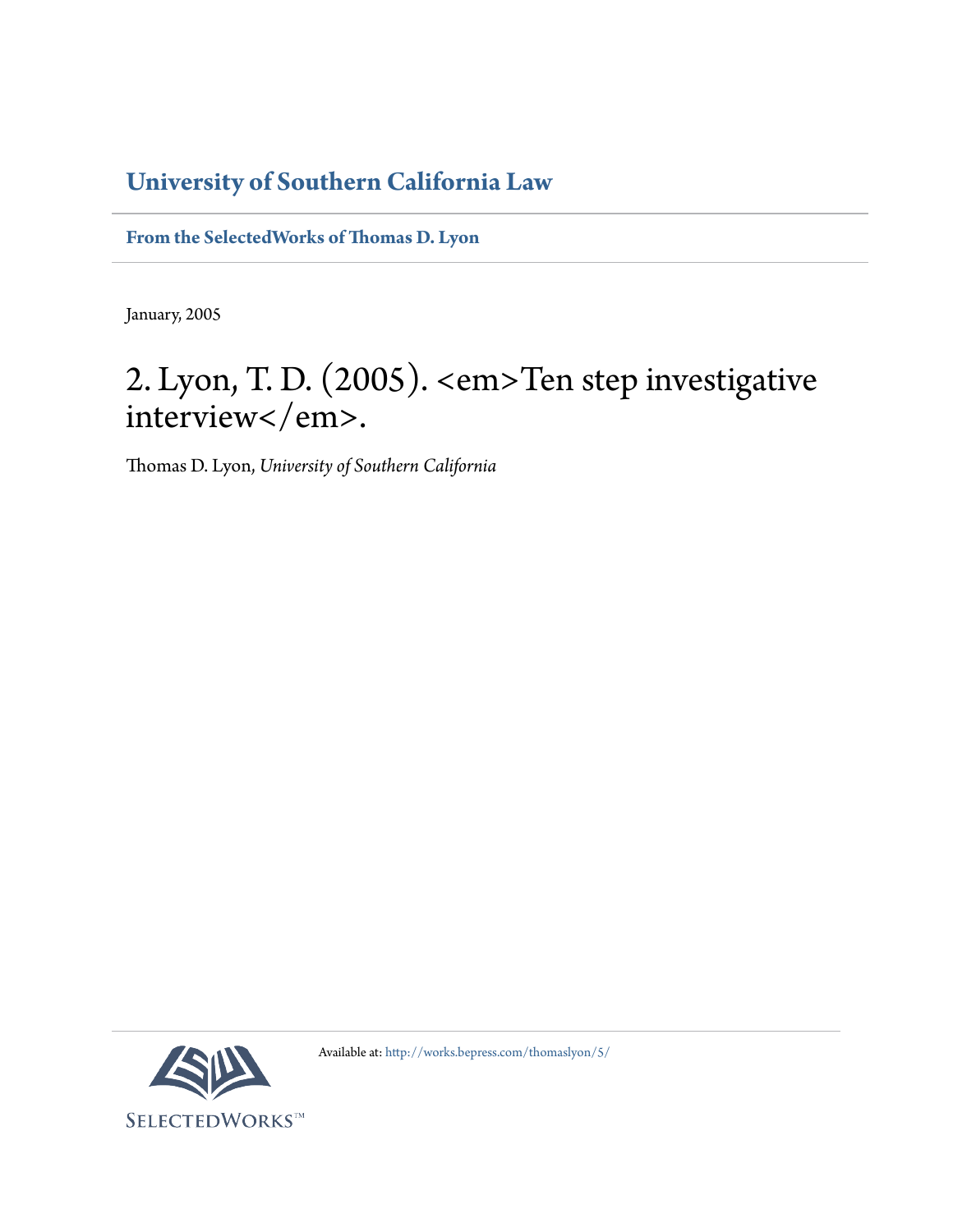# **Ten Step Investigative Interview**

Thomas D. Lyon, J.D., Ph.D. tlyon@law.usc.edu © 2005 (version 2) (Adaptation of the NICHD Investigative Interview Protocol)

# **1. DON'T KNOW** instruction

If I ask you a question and you don't know the answer, then just say, "I don't know." So if I ask you "What is my dog's name?" what do you say? OK, because you don't know. But what if I ask you "Do you have a dog?" OK, because you do know.

# **2. DON'T UNDERSTAND** instruction

If I ask you a question and you don't know what I mean or what I'm saying, you can say, "I don't know what you mean." I will ask it a different way. So if I ask you "What is your gender?" what do you say? That's because "gender" is a hard word. So I would say, "Are you a boy or a girl?"

### **3. YOU'RE WRONG** instruction

Sometimes I make mistakes or say the wrong thing. When I do, you can tell me that I am wrong. So if I say, "You are thirty years old," what do you say?

OK, so how old are you?

#### **4. IGNORANT INTERVIEWER** instruction

I don't know what's happened to you. I won't be able to tell you the answers to my questions.

#### **5. PROMISE TO TELL THE TRUTH**

It's really important that you tell me the truth. Do you promise that you will tell me the truth? Will you tell me any lies?

# **6. PRACTICE NARRATIVES**

#### **a. LIKE TO DO/DON'T LIKE TO DO**

First, I'd like you to tell me about things you LIKE to do. Follow up with TELL ME MORE questions. e.g., "You said you like to play soccer. Tell me more about soccer." Now tell me about the things you DON'T LIKE to do. Follow up with TELL ME MORE questions.

### **b. LAST BIRTHDAY**

Now tell me about your last birthday. Tell me everything that happened. FOLLOW UP with WHAT HAPPENED NEXT questions. e.g., "You said you played in the bouncy. What did you do next?"